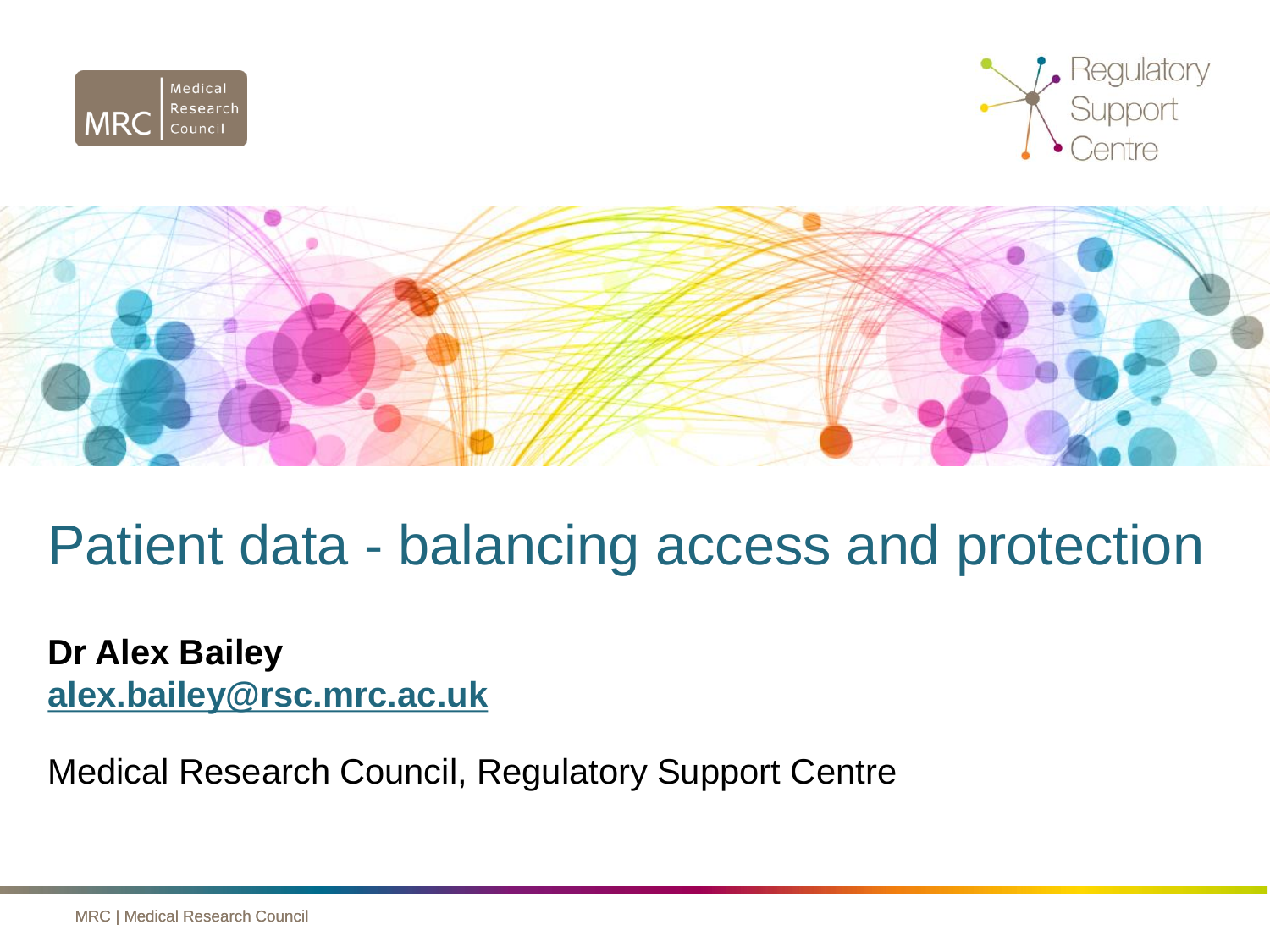## **MRC Regulatory Support Centre**

*Support and guidance for those conducting research with human participants, their tissues or data*

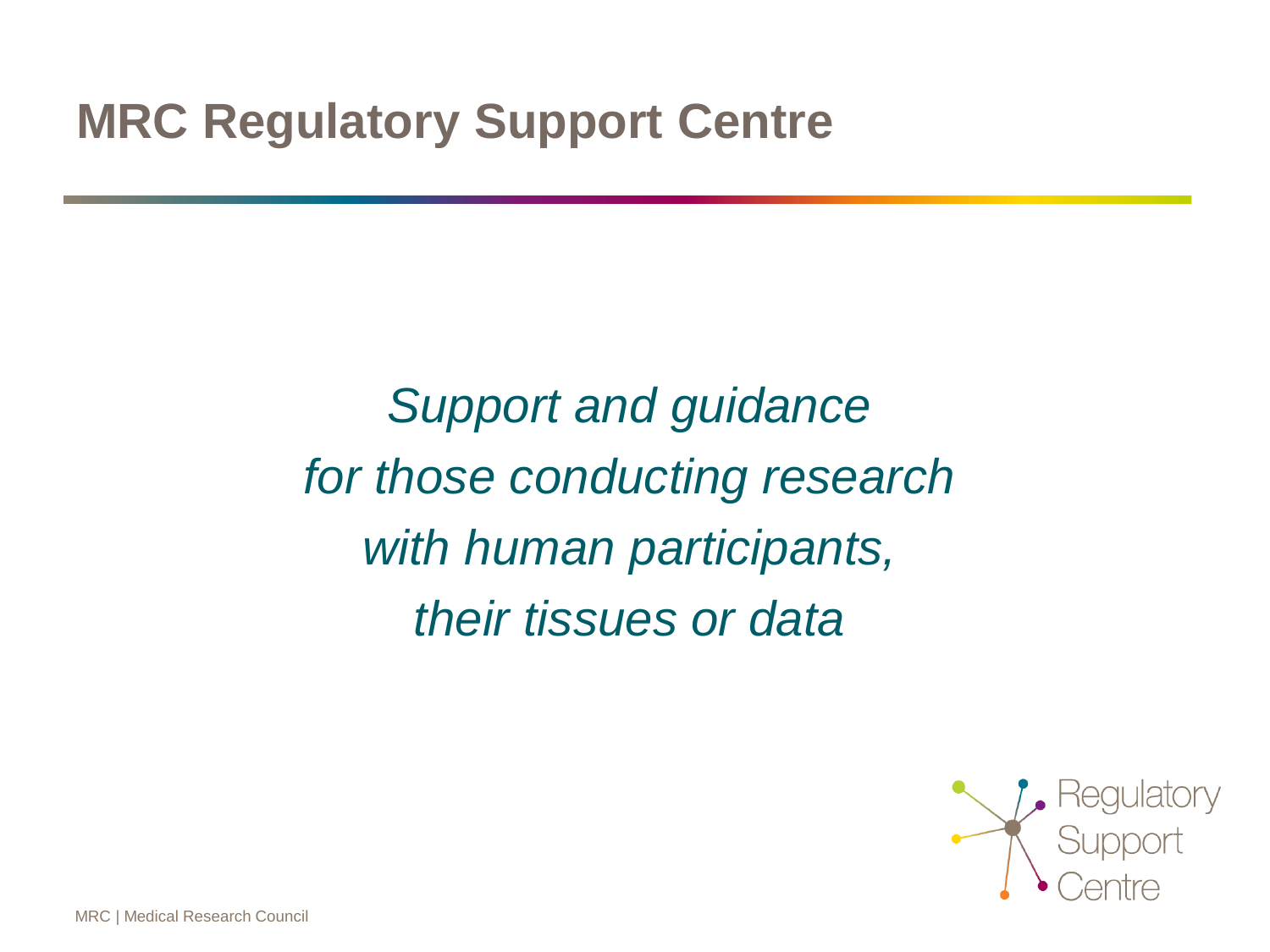# **Aims**

- Current UK landscape
- Challenges and opportunities around health data access for research
- Overview of ongoing streamlining activities

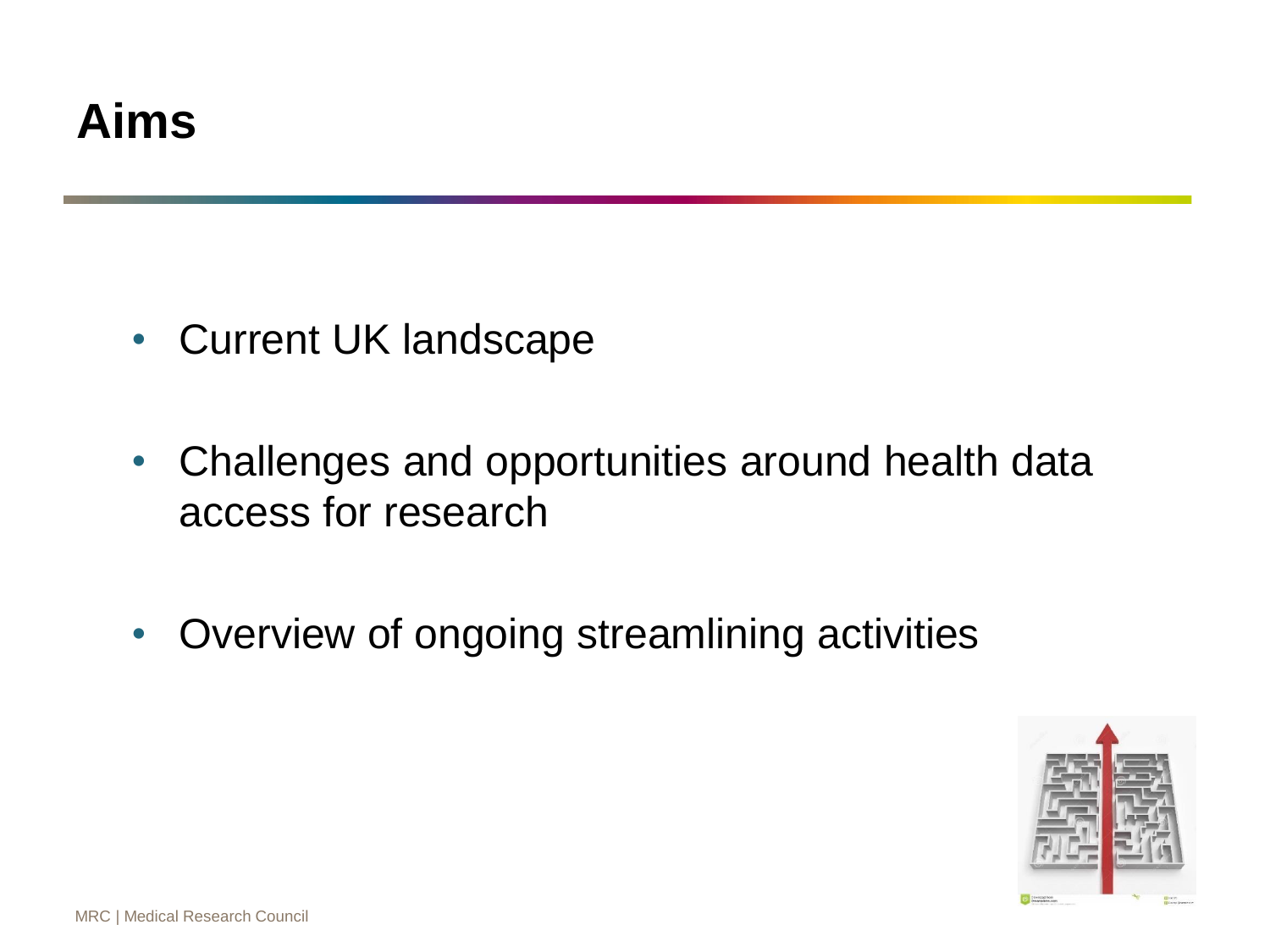## **Data access approvals**

## **Data Providers**

- NHS Trusts
- NHS Digital
- Clinical Practice Research Database
- Public Health England
- Secure Anonymised Information Linkage (Wales)
- NHS Boards (Scotland)
- Information Services Division (Scotland)

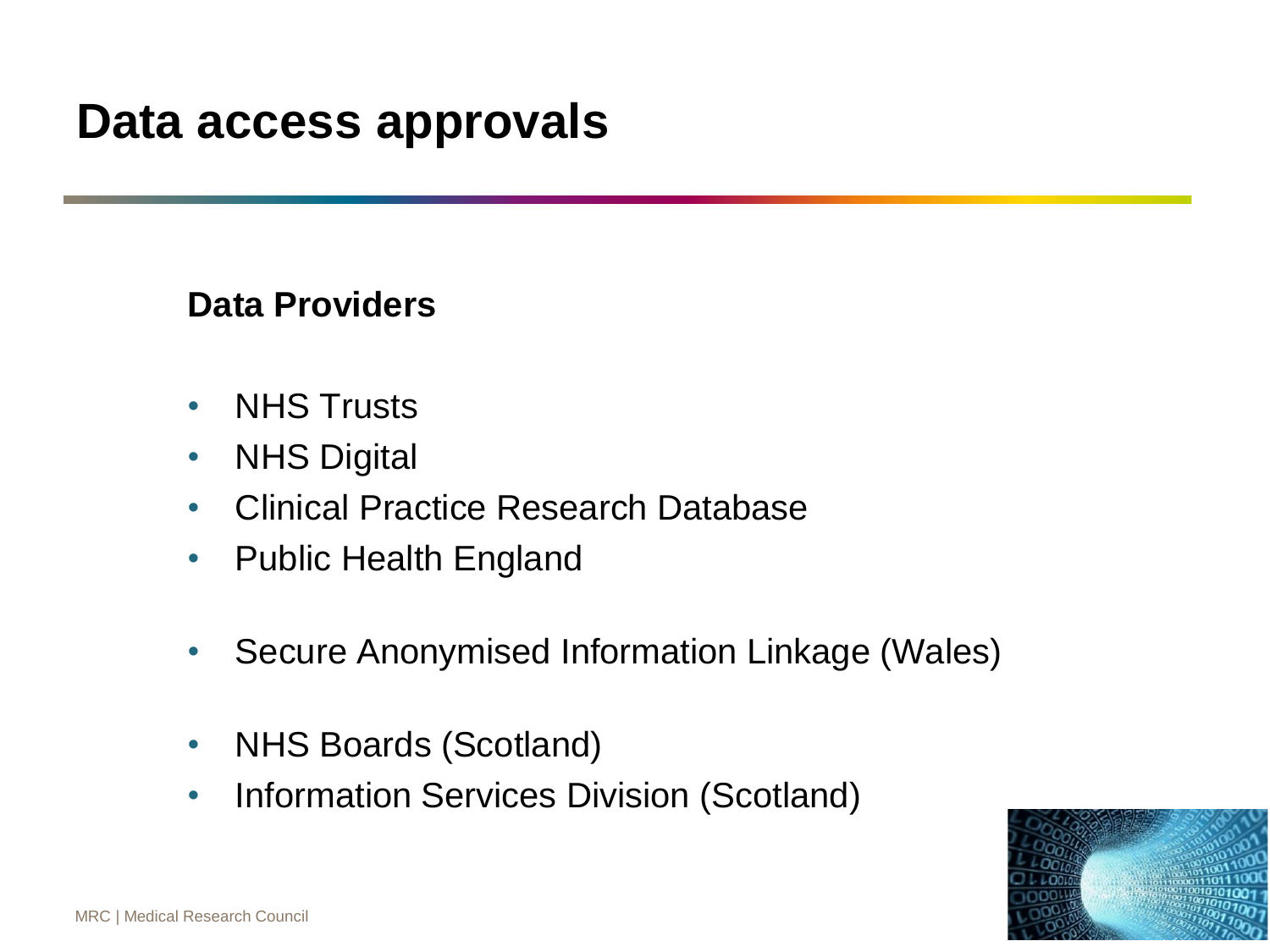## **Research approvals: UK-wide**

## **Research Approvals**

- NHS Ethics
- Health Research Authority
- Medicines and Healthcare products Regulatory Agency

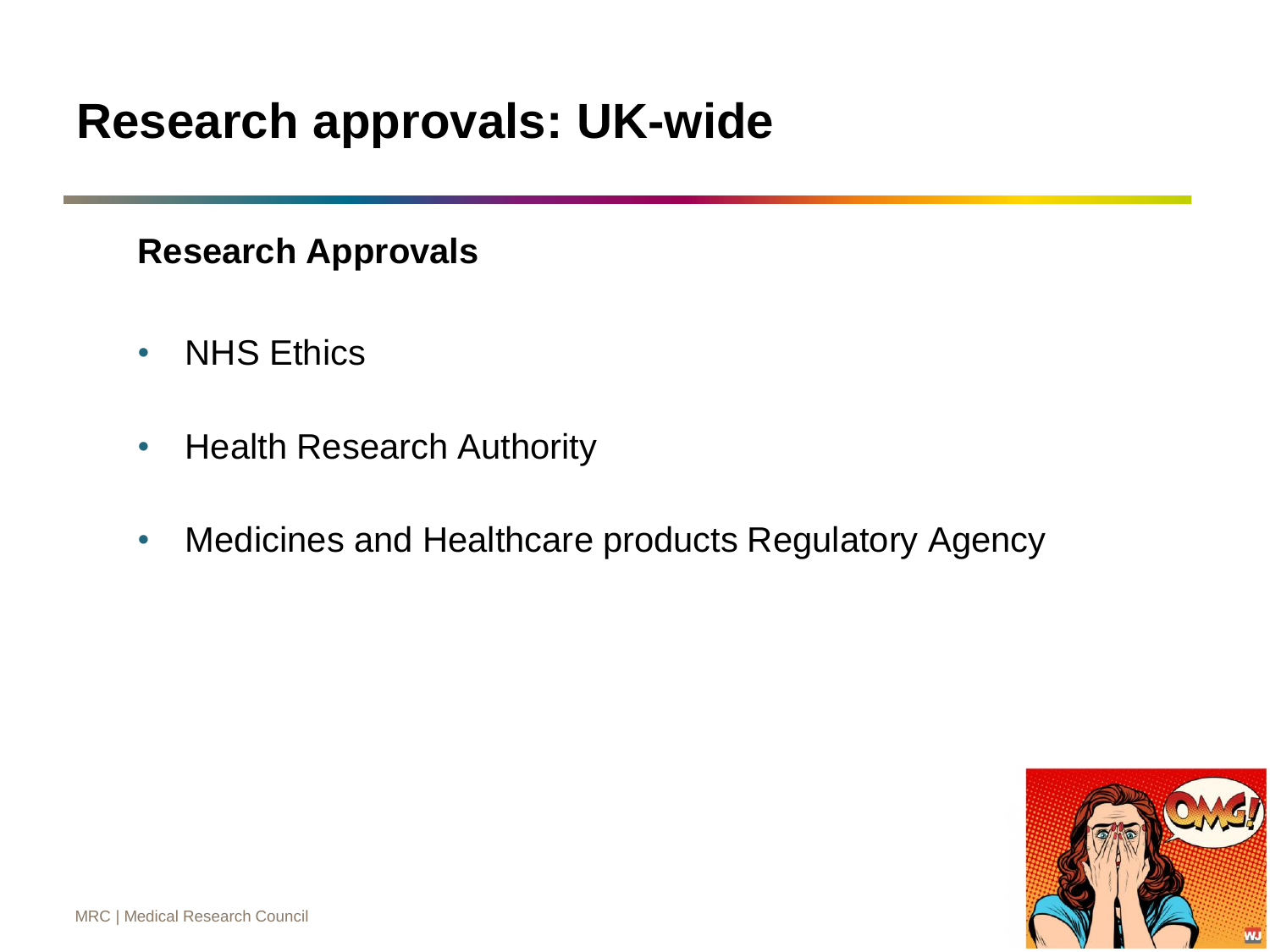## **Research approvals – England / Wales**

• Confidentiality Advisory Group

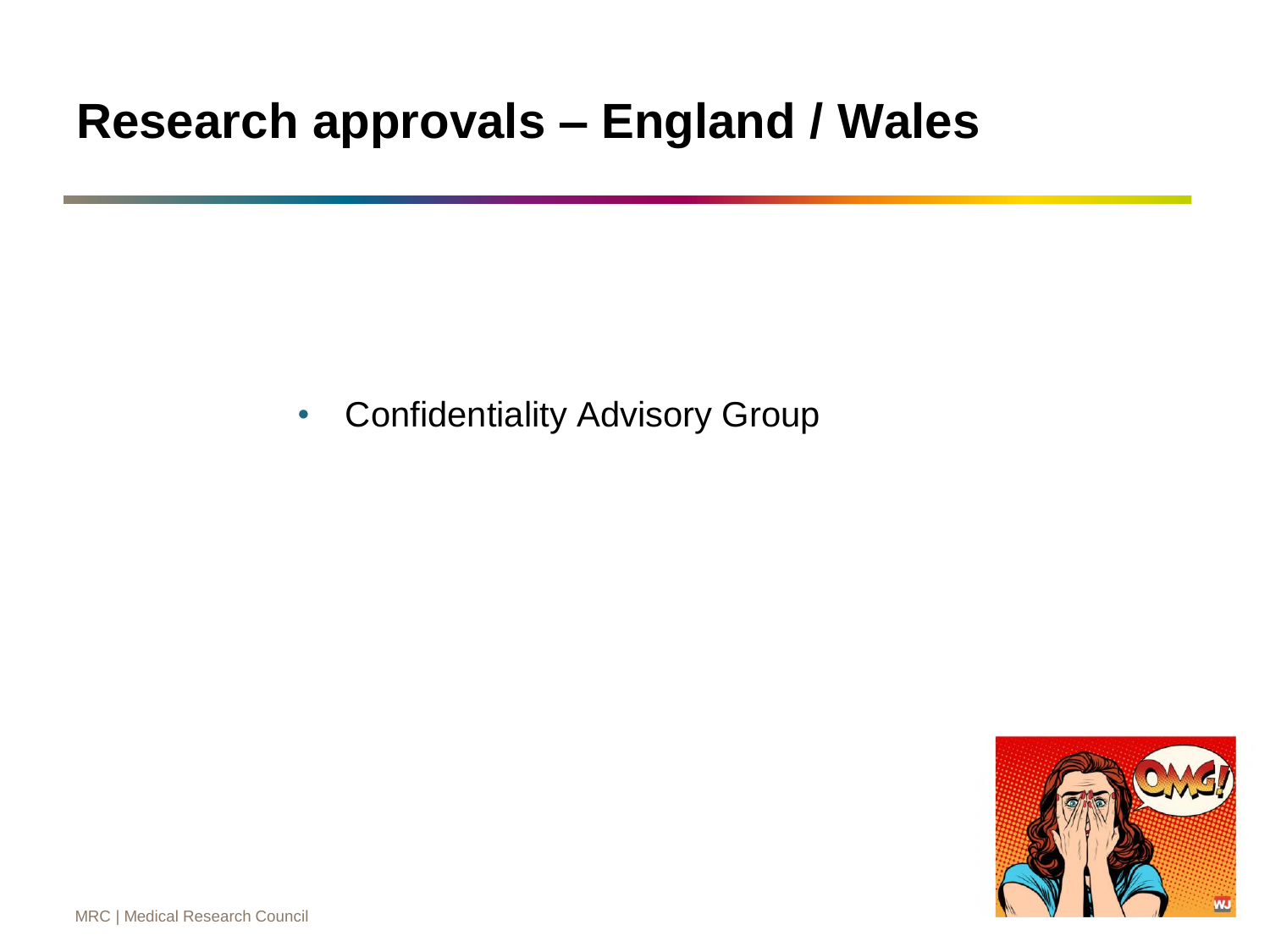## **Research approvals – Scotland**

- Caldicott Guardian
- Public Benefit and Privacy Panel

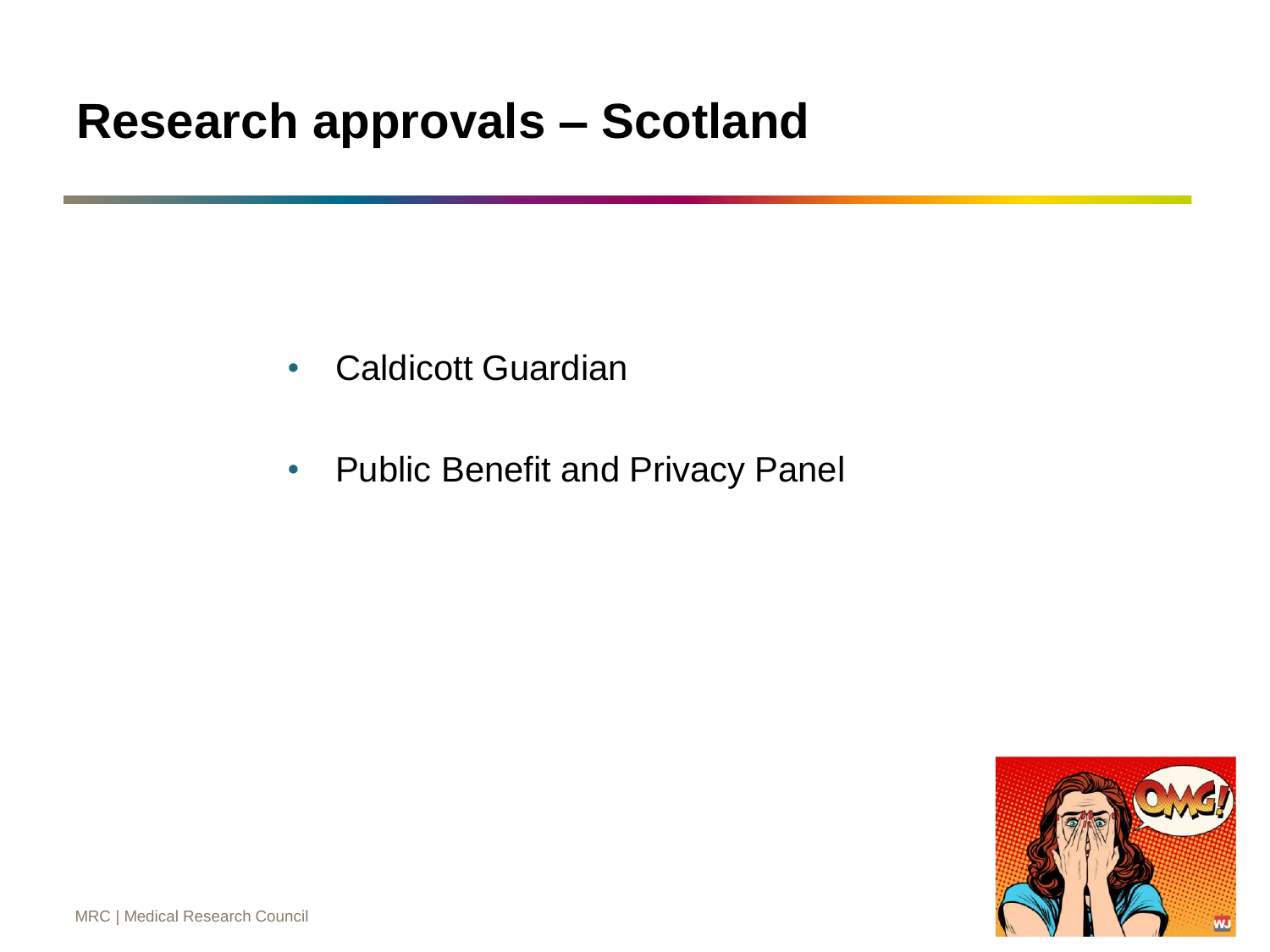## **Research approvals – Northern Ireland**

• Common Law

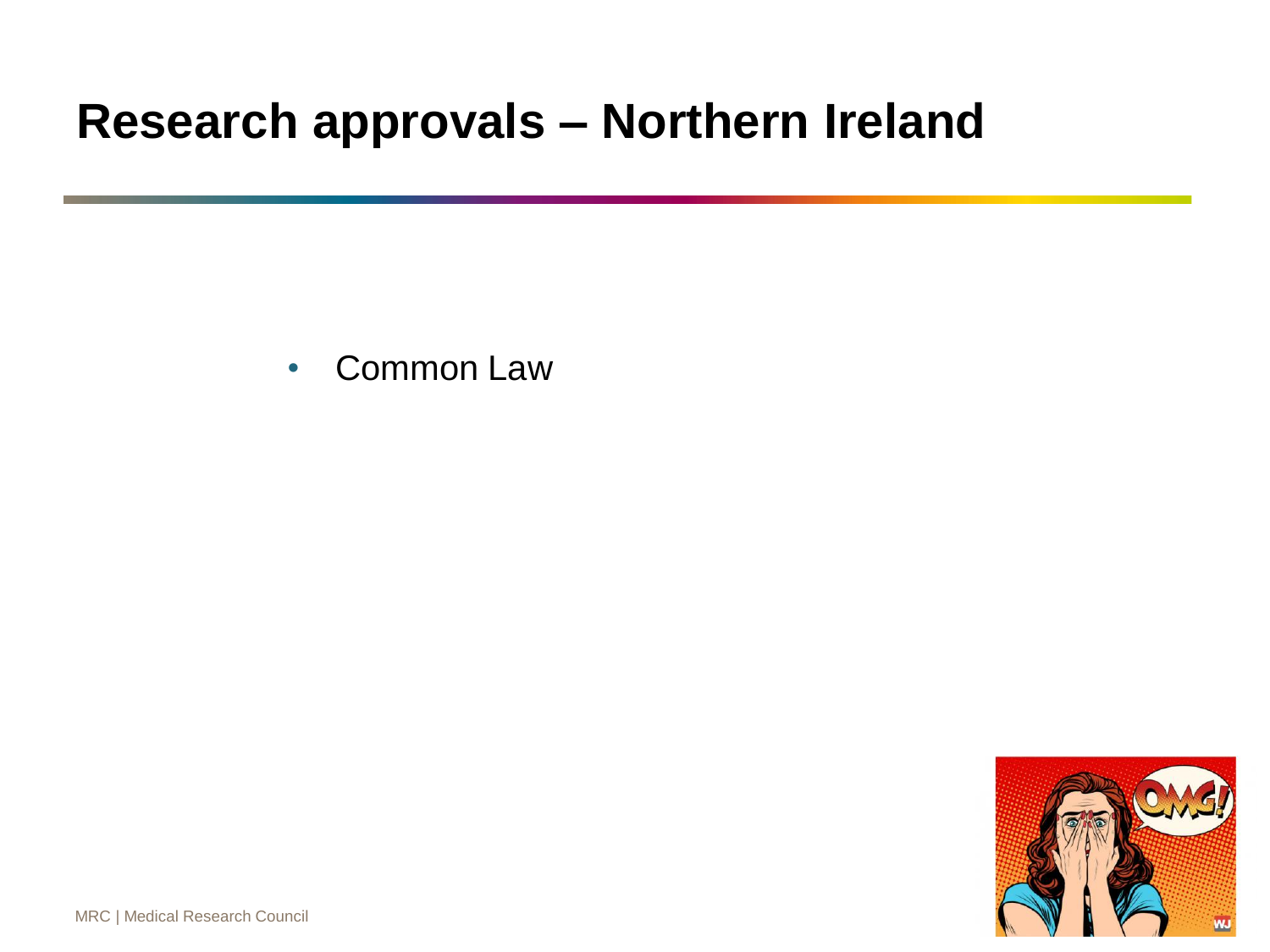# **UK by Population Density**



MRC | Medical Research Coun<sub>i</sub>Benjamin D. Hennig, University of Sheffield, www.viewsoftheworld.net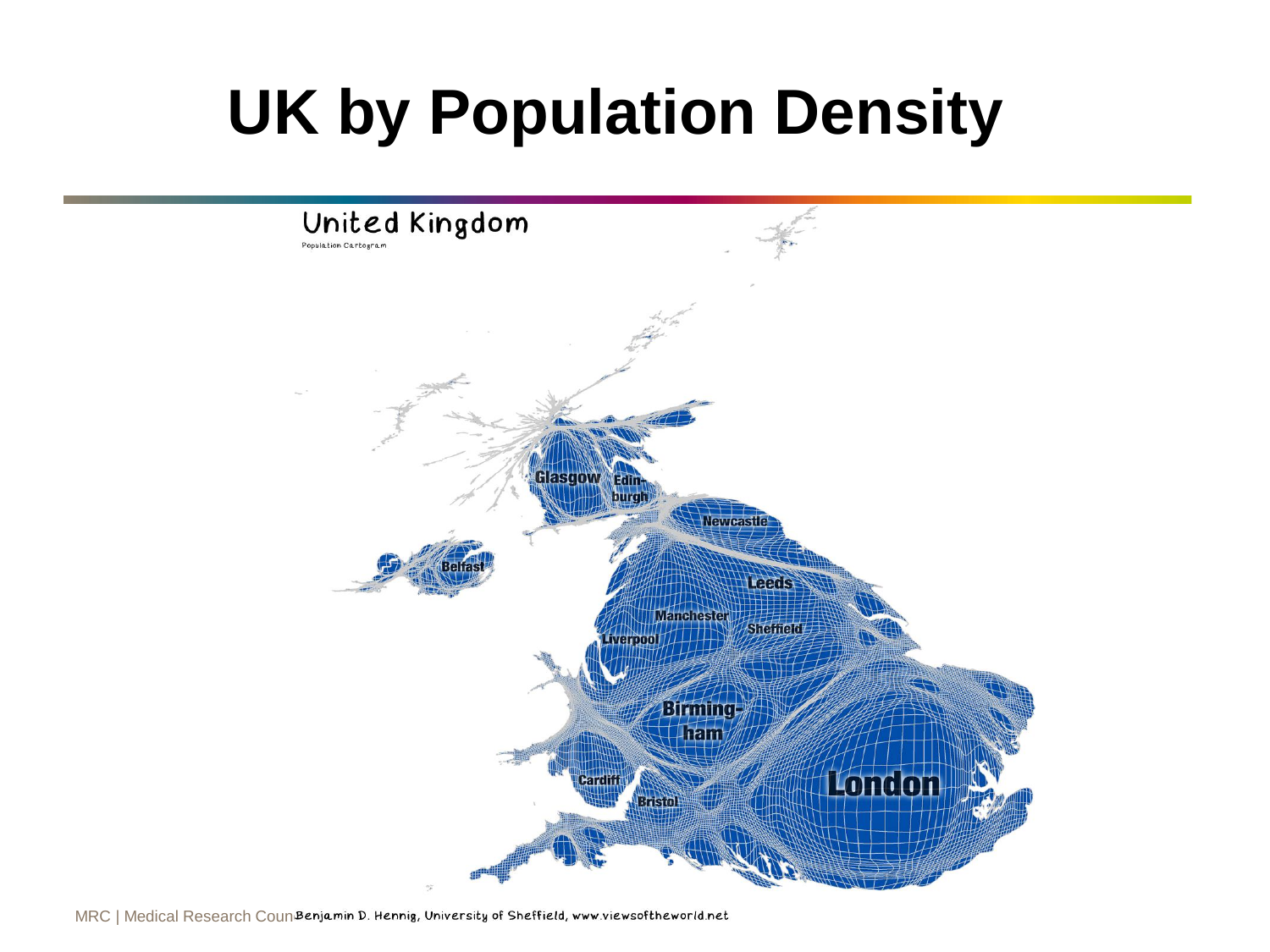## **Complicated**



MRC | Medical Research Council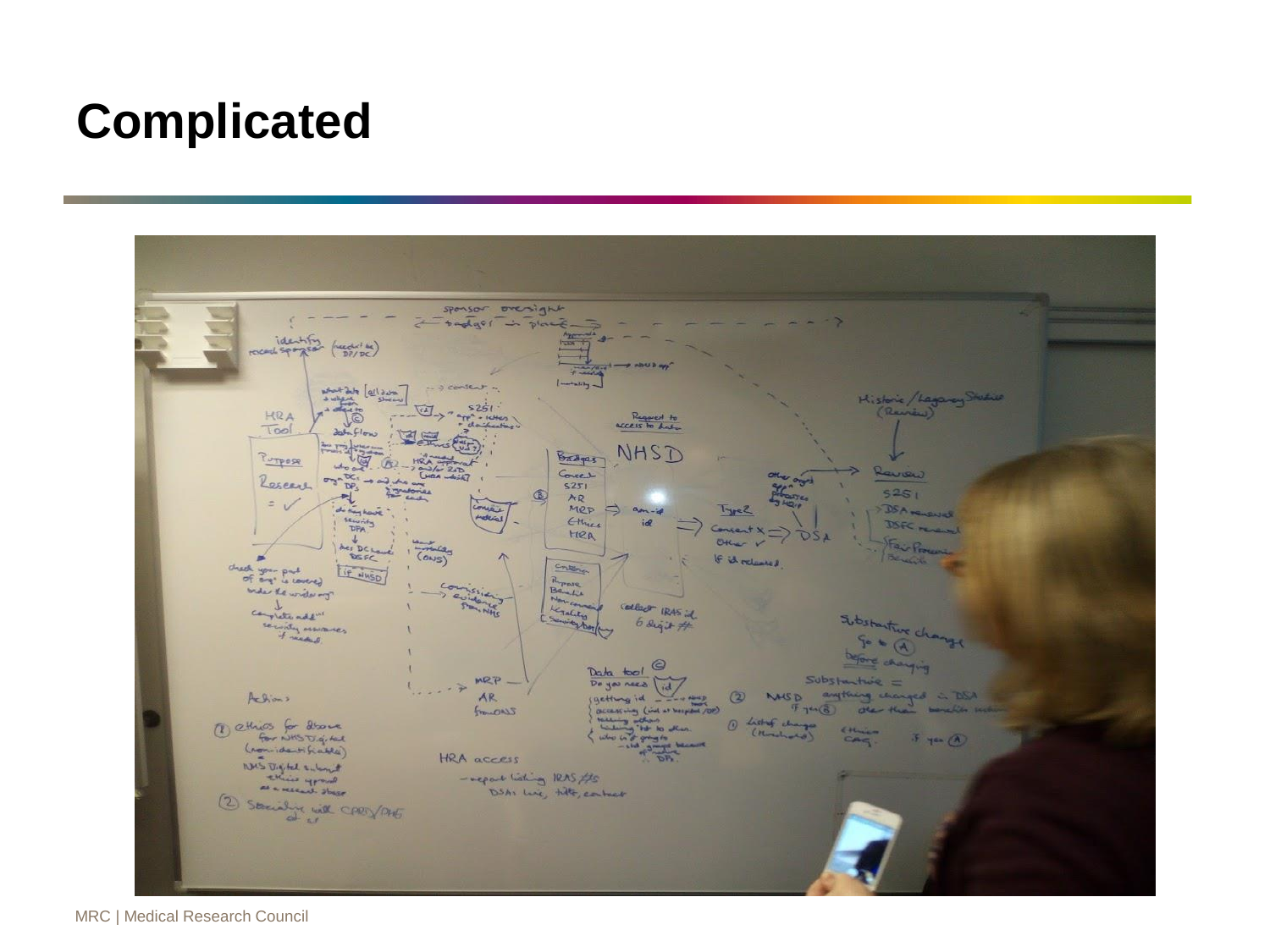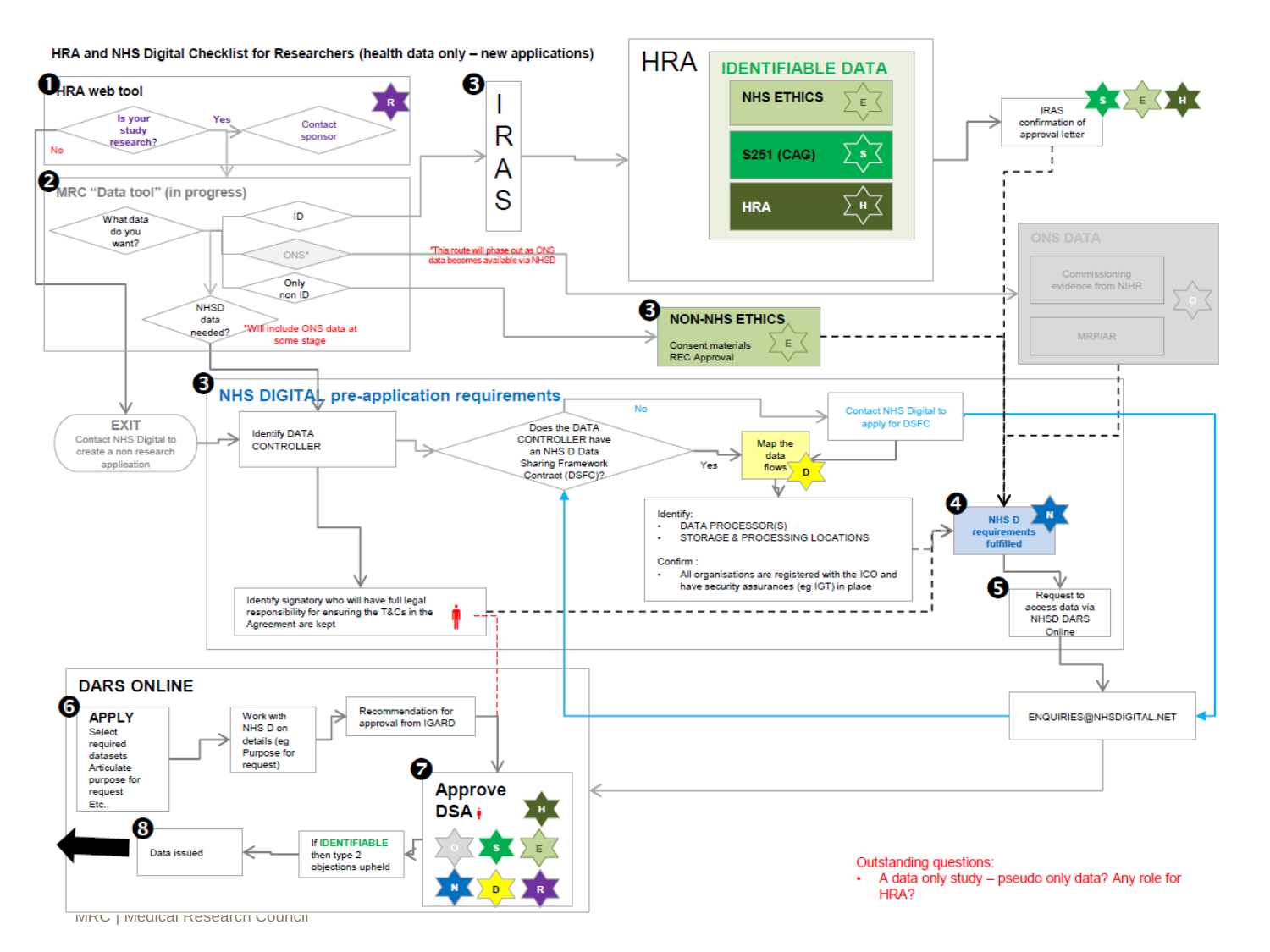# **Challenges**

**For researchers**

One research project leads to multiple applications to different organisations

Difficult to navigate the system

Understanding what is possible

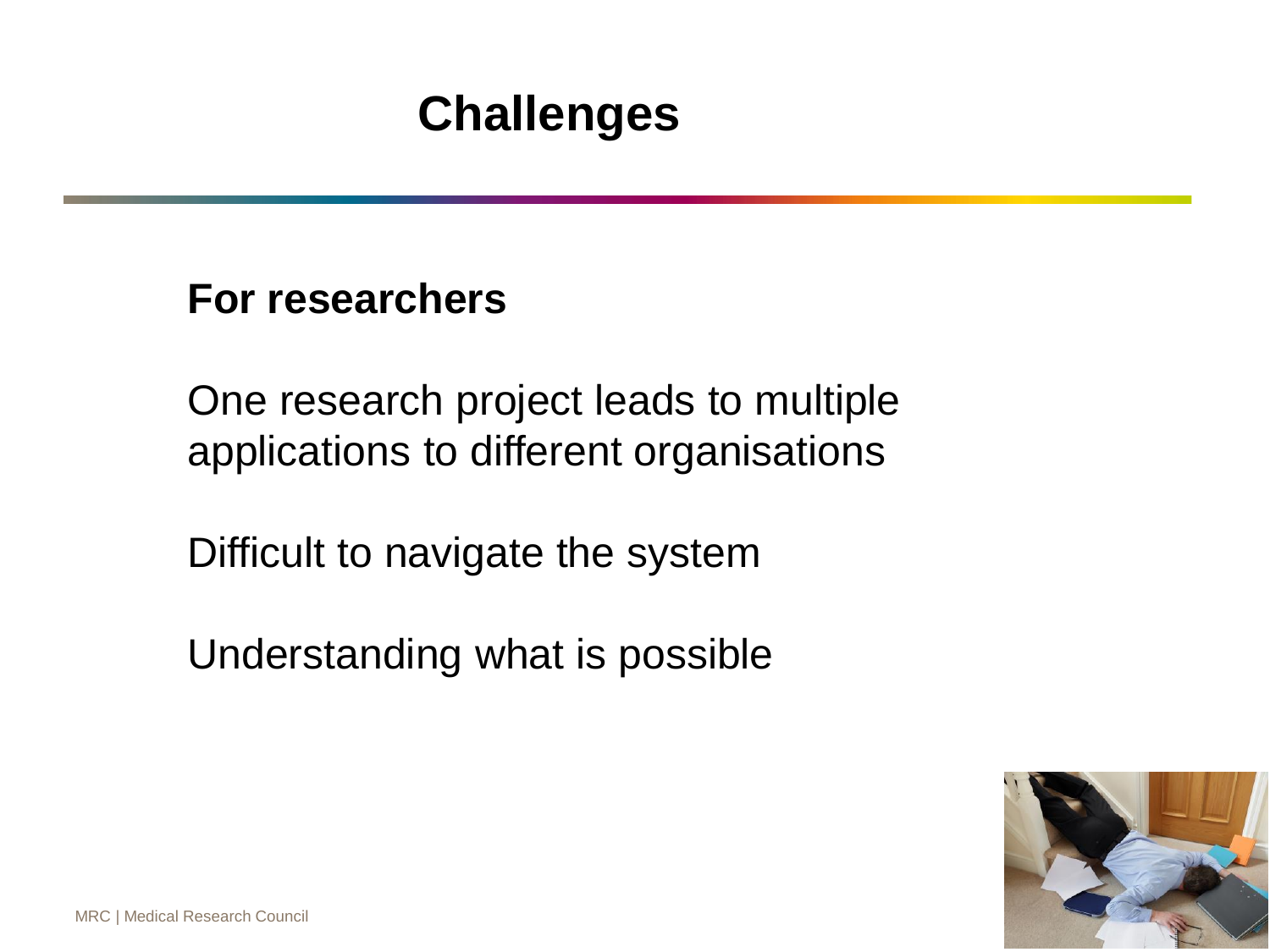# **Challenges**

## **For research approvers / data providers**

Legal / Policy constraints

Understanding researchers

Getting messages out to researchers

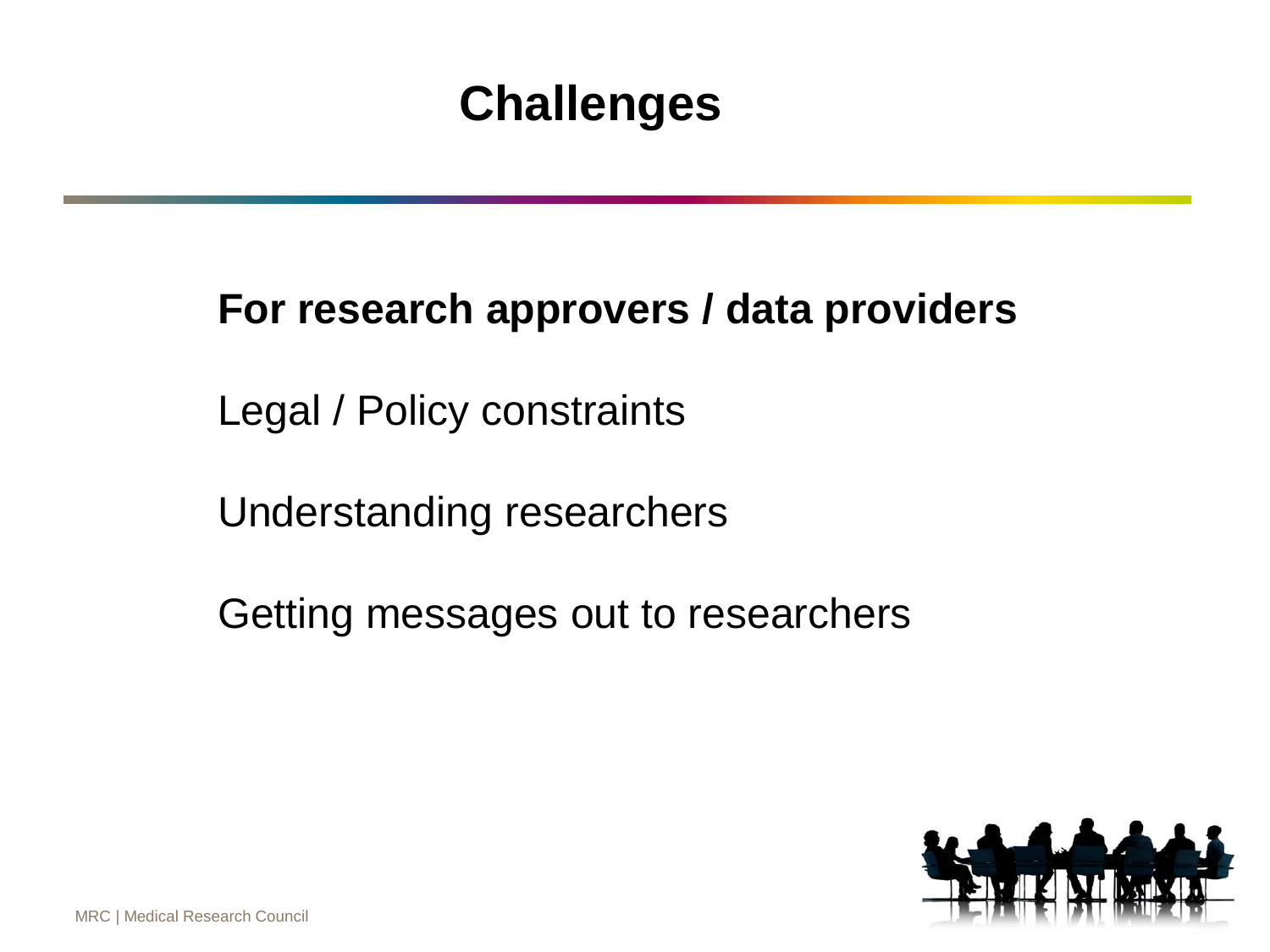# **What are we doing?**

#### **Research approvers / data providers**

- Understanding language
- Understanding and streamlining approval processes
- Building relationships and trust

### **Researchers / Research Organisations**

• Transparency in what is required to access data